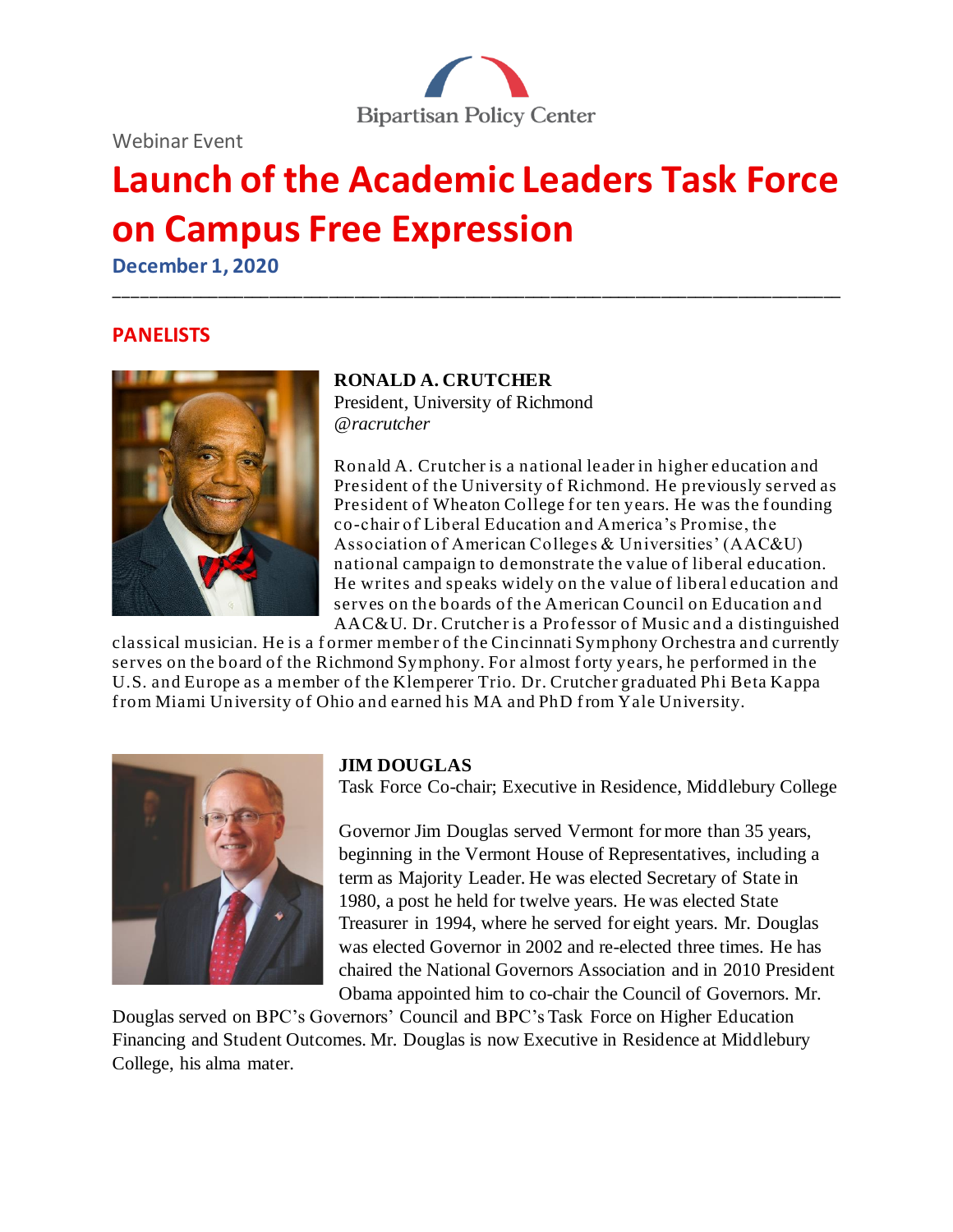



#### **CHRISTINE GREGOIRE**

Task Force Co-Chair; Chief Executive Officer, Challenge Seattle

Christine Gregoire is CEO of Challenge Seattle, an alliance of CEOs from 17 of the region's largest private-sector employers who work together to ensure that the greater Seattle area thrives. She served two terms as Governor of the State of Washington from 2005 to 2013. In Ms. Gregoire's first term she created the Department of Early Learning, among other higher education reforms. Prior to her governorship, Ms. Gregoire directed the state's Department of Ecology and served as Attorney General. She is a member and former chair of the Fred Hutch Cancer Research

Center and a member of the National Bipartisan Governor's Council. Ms. Gregoire served on BPC's Governors' Council and BPC's Task Force on Higher Education Financing and Student Outcomes. She earned her BA and teaching certificate from the University of Washington and her JD from Gonzaga University. She is a graduate of the Harvard Executive Management Program.



#### **CAROL A. SUMNER**

Vice President of Diversity, Equity, and Inclusion; Chief Diversity Officer, Texas Tech University *@TTUDiversity*

Carol A. Sumner was appointed Vice President of the Division of Diversity, Equity & Inclusion in 2018. Before her appointment, Dr. Sumner served as the Senior Associate Dean of students at Arizona State University and as Associate Dean in the Office of the Dean of Students at the Tempe campus. At Tempe, Dr. Sumner led the Culture@ASU initiative, which identifies and celebrates a diverse

and multifaceted university culture through art, food, music, lectures and the celebration of traditions, among other things. Her career in higher education prior to ASU includes positions at Washington University in St. Louis, Missouri; Illinois State University; and Wilberforce University. Dr. Sumner earned her BA and her MA from Illinois State University and her PhD from ASU.